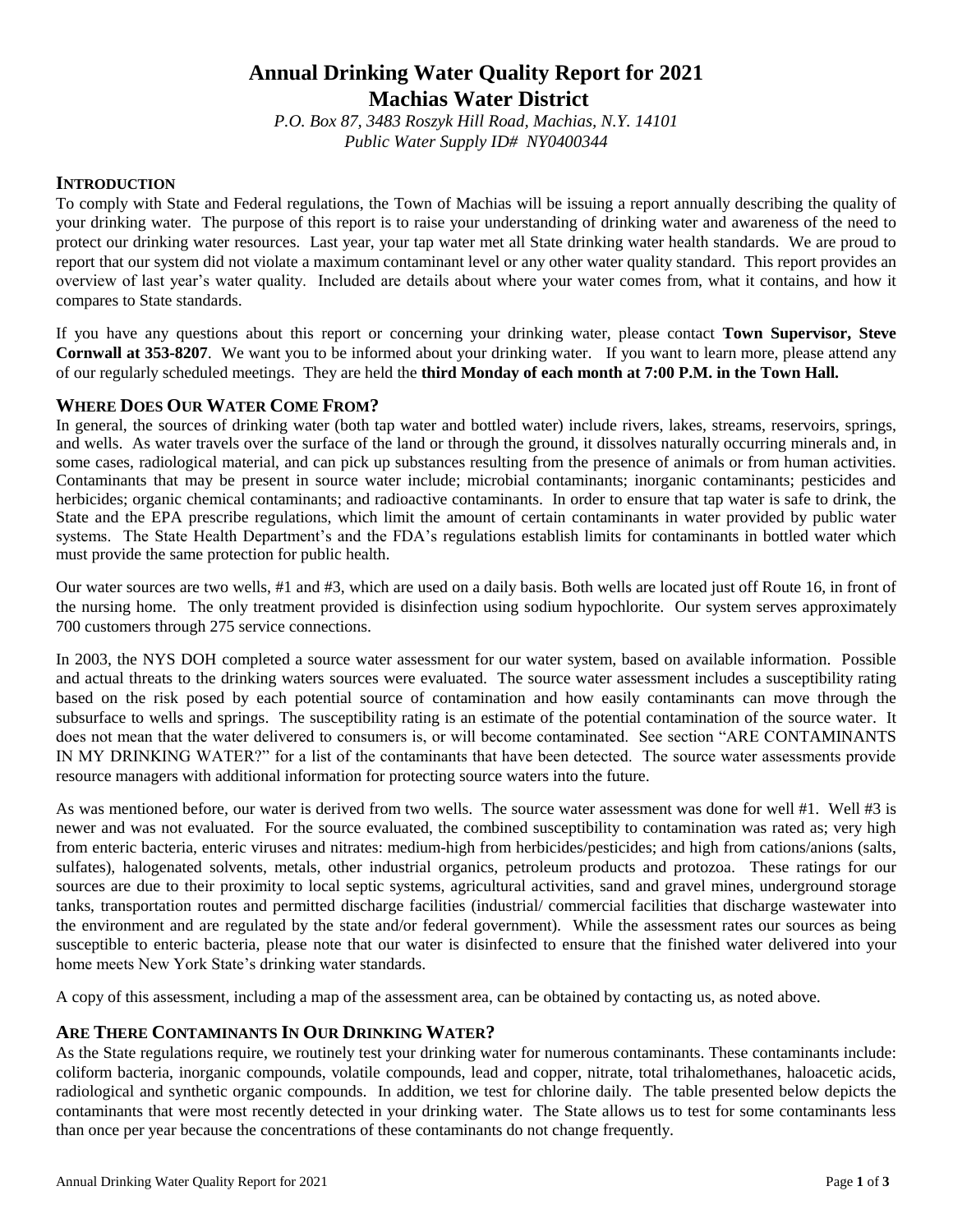It should be noted that all drinking water, including bottled water, might be reasonably expected to contain at least small amounts of some contaminants. The presence of contaminants does not necessarily indicate that water poses a health risk. More information about contaminants and potential health effects can be obtained by calling the EPA's Safe Drinking Water Hotline (800-426-4791) or the Cattaraugus County Health Department at (716) 701-3386. Information is also available from the EPA website: [https://www.epa.gov/dwreginfo/drinking-water-regulations.](https://www.epa.gov/dwreginfo/drinking-water-regulations)

| <b>Table of Detected Contaminants</b> |                            |                          |                                     |                          |             |                                                  |                                                                                                                  |
|---------------------------------------|----------------------------|--------------------------|-------------------------------------|--------------------------|-------------|--------------------------------------------------|------------------------------------------------------------------------------------------------------------------|
| Contaminant                           | <b>Violation</b><br>Yes/No | Date of<br><b>Sample</b> | Level<br><b>Detected</b><br>(Range) | Unit<br>Measure-<br>ment | <b>MCLG</b> | <b>Regulatory</b><br>Limit (MCL, TT<br>or $AL$ ) | <b>Likely Source of</b><br>Contamination                                                                         |
| <b>Disinfectant</b>                   |                            |                          |                                     |                          |             |                                                  |                                                                                                                  |
| <b>Chlorine Residual</b>              | N <sub>o</sub>             | 2021                     | Avg. $= .68$<br>$(.11 - 1.10)$      | mg/1                     | N/A         | $MRDL = 4$                                       | Water additive used to control<br>microbes.                                                                      |
| <b>Inorganic Contaminants</b>         |                            |                          |                                     |                          |             |                                                  |                                                                                                                  |
| Barium                                | N <sub>0</sub>             | 9/28/20                  | Avg. $= 132$<br>$(131 - 133)$       | $\frac{u g}{l}$          | 2,000       | $MCL = 2,000$                                    | Erosion of natural deposits.                                                                                     |
| Copper <sup>1</sup>                   | N <sub>o</sub>             | 9/21/21                  | 140<br>$(9 - 170)$                  | ug/l                     | 1,300       | $AL = 1,300$                                     | Corrosion of household<br>plumbing systems; erosion of<br>natural deposits; leaching from<br>wood preservatives. |
| Lead <sup>2</sup>                     | No                         | 9/21/21                  | 1.8<br>$(ND - 2.7)$                 | $\frac{u g}{l}$          | $\Omega$    | $AI = 15$                                        | Corrosion of household<br>plumbing systems; erosion of<br>natural deposits; leaching from<br>wood preservatives. |
| Nitrate                               | No                         | 2021                     | Avg. $= 6.46$<br>$(5.18 - 8.53)$    | mg/1                     | 10          | $MCL = 10$                                       | Runoff from fertilizer use;<br>leaching from septic tanks,<br>sewage; erosion of natural<br>deposits.            |
| <b>Disinfection By-products</b>       |                            |                          |                                     |                          |             |                                                  |                                                                                                                  |
| Haloacetic Acids                      | No                         | 8/10/21                  | 6.1                                 | $u\alpha/l$              | N/A         | $MCL = 60$                                       | By-product of drinking water<br>disinfection needed to kill<br>harmful organisms.                                |
| Total<br>Trihalomethanes              | No                         | 8/10/21                  | 16                                  | $\frac{u g}{l}$          | N/A         | $MCL = 80$                                       | By-product of drinking water<br>chlorination needed to kill<br>harmful organisms.                                |

**Notes**

1 - The level presented represents the 90<sup>th</sup> percentile of the 10 sites tested. A percentile is a value on a scale of 100 that indicates the percent of a distribution that is equal to or below it. The 90<sup>th</sup> percentile is equal to or greater than 90% of the copper values detected at your water system. In this case, ten samples were collected at your water system and the 90<sup>th</sup> percentile value was the second highest value, 140 ug/l. The action level for copper was not exceeded at any of the sites tested.

2 - The 90th percentile level for lead was 1.8 ug/l. None of the ten sites exceeded the action level of 15 ug/l.

#### **Definitions:**

*Action Level*(AL): The concentration of a contaminant which, if exceeded, triggers treatment or other requirements which a water system must follow.

*Maximum Contaminant Level*(MCL): The highest level of a contaminant that is allowed in drinking water. MCLs are set as close to the MCLGs as feasible. *Maximum Contaminant Level Goal* (MCLG): The level of a contaminant in drinking water below which there is no known or expected risk to health. MCLGs allow for a margin of safety.

*Maximum Residual Disinfectant Level* (MRDL): The highest level of a disinfectant allowed in drinking water. There is convincing evidence that addition of a disinfectant is necessary for control of microbial contaminants.

*Maximum Residual Disinfectant Level Goal* (MRDLG): The level of a drinking water disinfectant below which there is no known or expected risk to health. MRDLGs do not reflect the benefits of the use of disinfectants to control microbial contamination.

*Micrograms per liter* (ug/l): Corresponds to one part of liquid in one billion parts of liquid (parts per billion - ppb).

*Milligrams per liter* (mg/l): Corresponds to one part of liquid in one million parts of liquid (parts per million - ppm).

*Not Detected* (ND): Laboratory analysis indicates that the constituent was not present.

## **WHAT DOES THIS INFORMATION MEAN?**

As you can see by the table, our system had no violations, but we have learned through years of testing that some contaminants have been detected. However, these contaminants were found at concentrations below New York State requirements. Although nitrate was detected below the MCL in 2021, the average of the samples collected in 2021 was 6.46 mg/l. If any of the results are greater than one-half of the MCL we are required to present the following information on nitrate in drinking water.

"Nitrate in drinking water at levels above 10 mg/l is a health risk for infants of less than six months of age. High nitrate levels in drinking water can cause blue baby syndrome. Nitrate levels may rise quickly for short periods of time because of rainfall or agricultural activity. If you are caring for an infant, you should ask for advice from your health care provider."